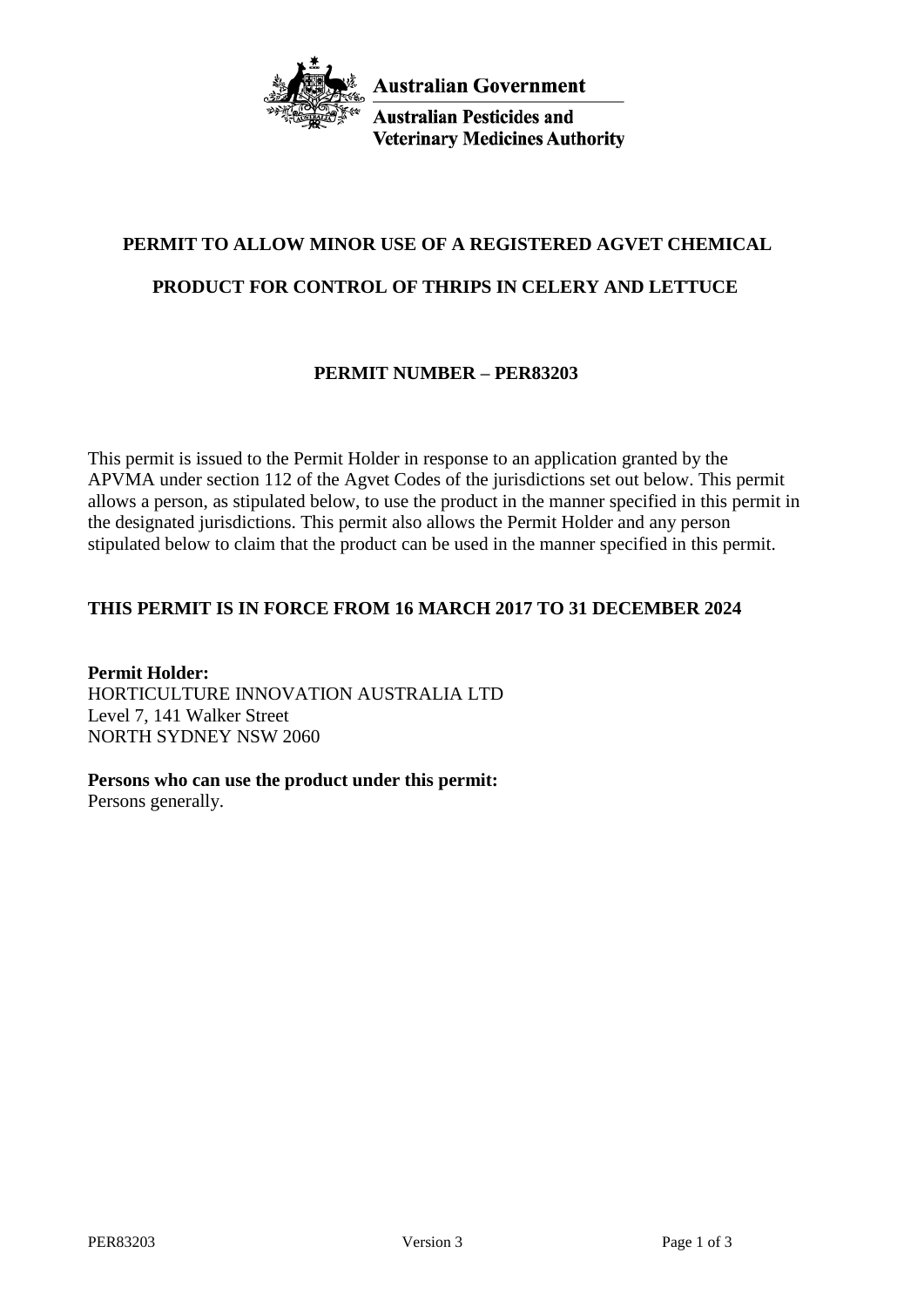## **CONDITIONS OF USE**

# **Products to be used:** REGENT 200SC INSECTICIDE (APVMA No. 46793) PLUS OTHER REGISTERED PRODUCTS Containing: 200 g/L FIPRONIL as the only active constituent.

#### **Directions for Use:**

| Crop                        | <b>Pest</b>                                                 | Rate                |
|-----------------------------|-------------------------------------------------------------|---------------------|
| Celery                      | <b>Western Flower Thrips</b><br>(Franklinella occidentalis) |                     |
| Lettuce<br>(head and leafy) | <b>Onion Thrips</b><br>(Thrips tabaci)                      | $250 \text{ mL/ha}$ |
| (field-grown only)          | <b>Western Flower Thrips</b><br>(Franklinella occidentalis) |                     |

## **Critical Use Comments:**

- For effective control, proper timing and good coverage is essential. Careful monitoring should identify the earliest incursions to allow timely application.
- Use a spray volume of 400-1000 L/ha.
- DO NOT apply more than 3 applications per crop.
- DO NOT reapply less than 3 days after the last application for celery.
- DO NOT reapply less than 14 days after the last application for lettuce.
- DO NOT feed to livestock intended for export.

### **Withholding Period:**

Celery: DO NOT harvest for 7 days after application. Lettuce: DO NOT harvest for 10 days after application.

### **Jurisdiction:**

All States and Territories, except VIC.

Note: Victoria is not included in this permit, as their Control-of-Use legislation means a permit is not required to legalise this off-label use in that State.

### **Additional Conditions:**

This permit allows for the use of a product in a manner specified on the permit. Persons who wish to prepare for use and/or use products for the purposes specified in this permit must read, or have read to them, the details and conditions of this permit. Unless otherwise stated, the use of the product must be in accordance with the product label.

#### *To Avoid Crop Damage*

The sensitivity of the crop to be treated under this permit has not been fully evaluated. It is advisable to only treat a small area to ascertain the reaction before treating the whole crop.

#### *Export of treated produce*

Temporary Maximum Residue Limits (TMRLs) have been established to allow treated produce to be used for human consumption. An MRL has been established for FIPRONIL in CELERY and in LETTUCE, HEAD and LETTUCE, LEAF. MRLs can be found in the *Agricultural and Veterinary Chemicals Code (MRL Standard) Instrument 2019*. MRLs apply only to produce marketed and consumed in Australia. If treated produce is to be exported, residues must not exceed the limits/tolerances of the importing country.